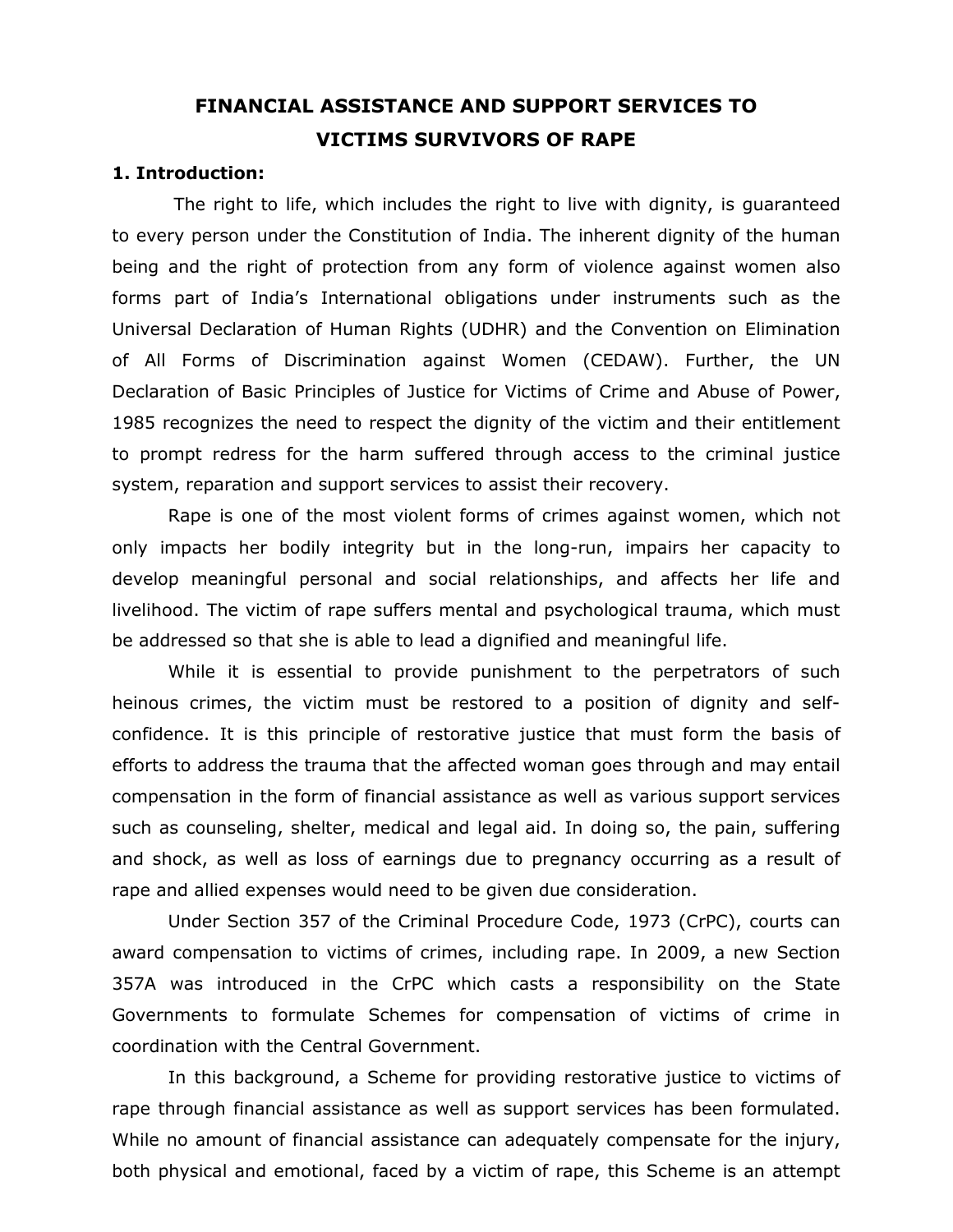to provide a helping hand to enable her to cope with the trauma suffered and to tide over her immediate and long-term needs.

This Scheme, however, does not prevent an affected woman from seeking relief from the Courts under Section 357, as well as applying under Section 357A of the CrPC.

#### **2. Objectives of the Scheme:**

In furtherance of the goal of ensuring restorative justice to affected women, the Scheme aims to provide:

a. Financial assistance to victims of rape; and

b. Support services such as shelter, counseling, medical aid, legal assistance, education and vocational training depending upon the needs of the victim.

#### **3. Target Group/ Beneficiaries:**

(i) The scheme shall cover women/ minor girls who are victims of rape, hereinafter referred to as "affected woman".

(ii) For the purpose of this Scheme, "Rape" shall mean:

*Sexual intercourse with a woman under circumstances falling under any of the following descriptions: -* 

*First:- Against her will.* 

*Secondly: -without her consent.* 

*Thirdly: - With her consent, when her consent has been obtained by putting her or any person in whom she is interested in fear of death or of hurt.* 

*Fourthly: -With her consent, when the man knows that he is not her husband, and that her consent is given because she believes that he is another man to whom she is or believes herself to be lawfully married.* 

*Fifthly: - With her consent, when, at the time of giving such consent, by reason of unsoundness of mind or intoxication or the administration by him personally or through another of any stupefying or unwholesome substance, she is unable to understand the nature and consequences of that to which she gives consent.* 

*Explanation: - Penetration is sufficient to constitute the sexual intercourse necessary to the offence of rape.* 

(iii) The **"applicant"** includes the affected woman or her legal heir (in case of consequential death of the affected woman), as well as persons filing on behalf of a minor girl or a mentally ill/ retarded woman, as outlined in para 6 (i) (b) of the Scheme.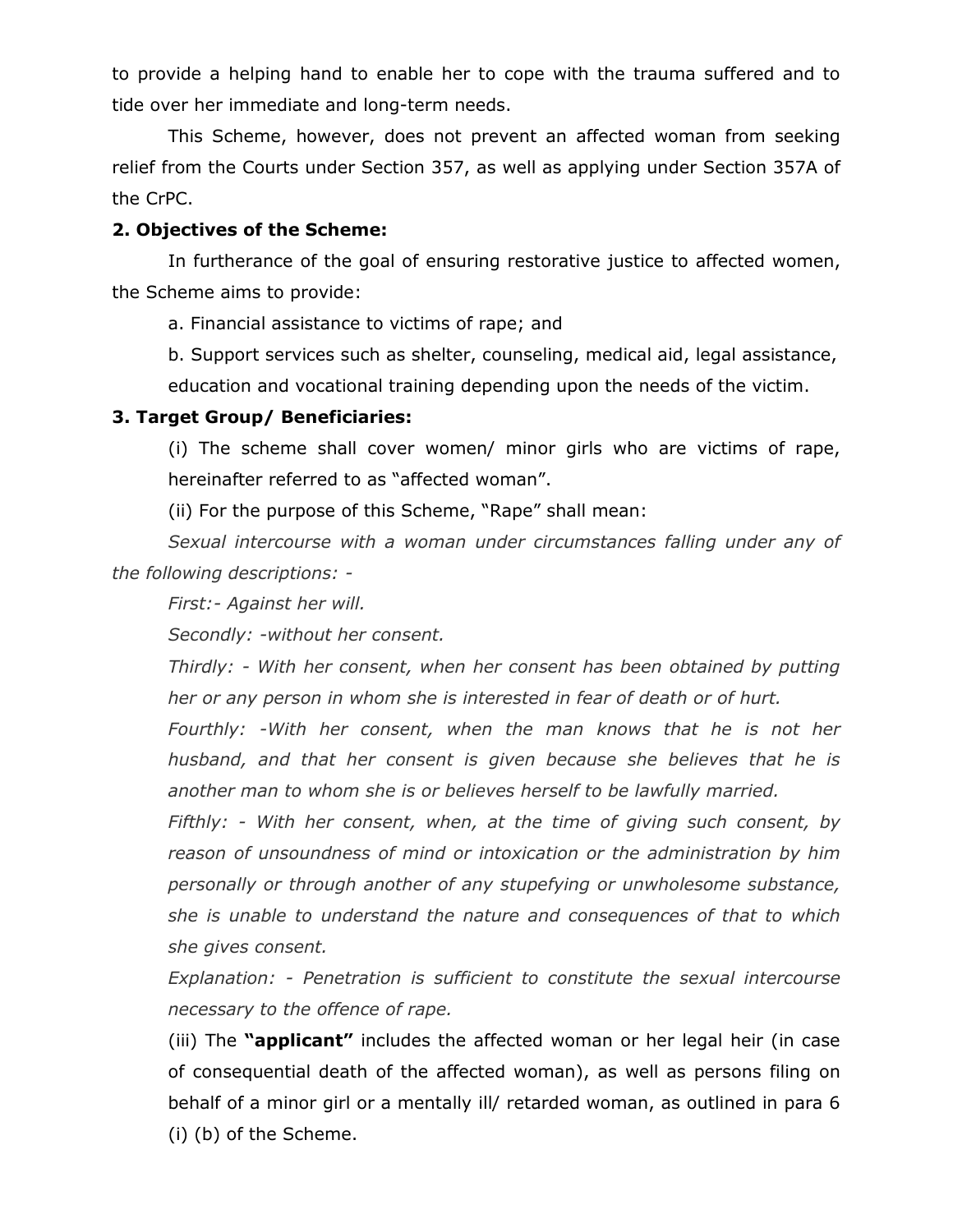(iv) 'State Board', where ever mentioned, includes such Boards in the Union Territories.

#### 4. **Assistance under the Scheme:**

Under the Scheme, an affected woman shall be entitled to financial assistance and restorative support/ services, adding up to a maximum amount of Rs 2 lakhs, as outlined in para 8 of the Scheme. Assistance under the Scheme shall be available in respect of cases where the FIR is registered on or after the date from which the Scheme comes into effect.

## **5. Authorities Responsible for Implementation of the Scheme:**

## **(A) District Criminal Injuries Relief and Rehabilitation Board**:

A District Criminal Injuries Relief and Rehabilitation Board (hereinafter the **'District Board'**) shall be established in every district with the exclusive jurisdiction to deal with applications for assistance received under the scheme in that district.

#### **i) Composition:**

The District Magistrate/ Deputy Commissioner shall be the Chairperson of the Board.

The Board shall comprise eight other members as under:

1. The Superintendent of Police;

2. The Joint Director, Health Service/Civil Surgeon/District Medical/Health Officer or by whatever name he/she is called;

3. A representative of the District Legal Services Authority, who should preferably be a woman;

4. An eminent woman expert with experience of working on issues relating to women and children in the district, to be nominated by the Chairperson of the Board;

5. The Social Welfare Officer, who shall be the Member Secretary of the Board.

6. The Chairperson, CWC.

7. The Member Secretary, District Women Cell.

8. The District Child Protection Officer.

The term of the nominated member shall be for a period of three years with the provision of extension for one more term.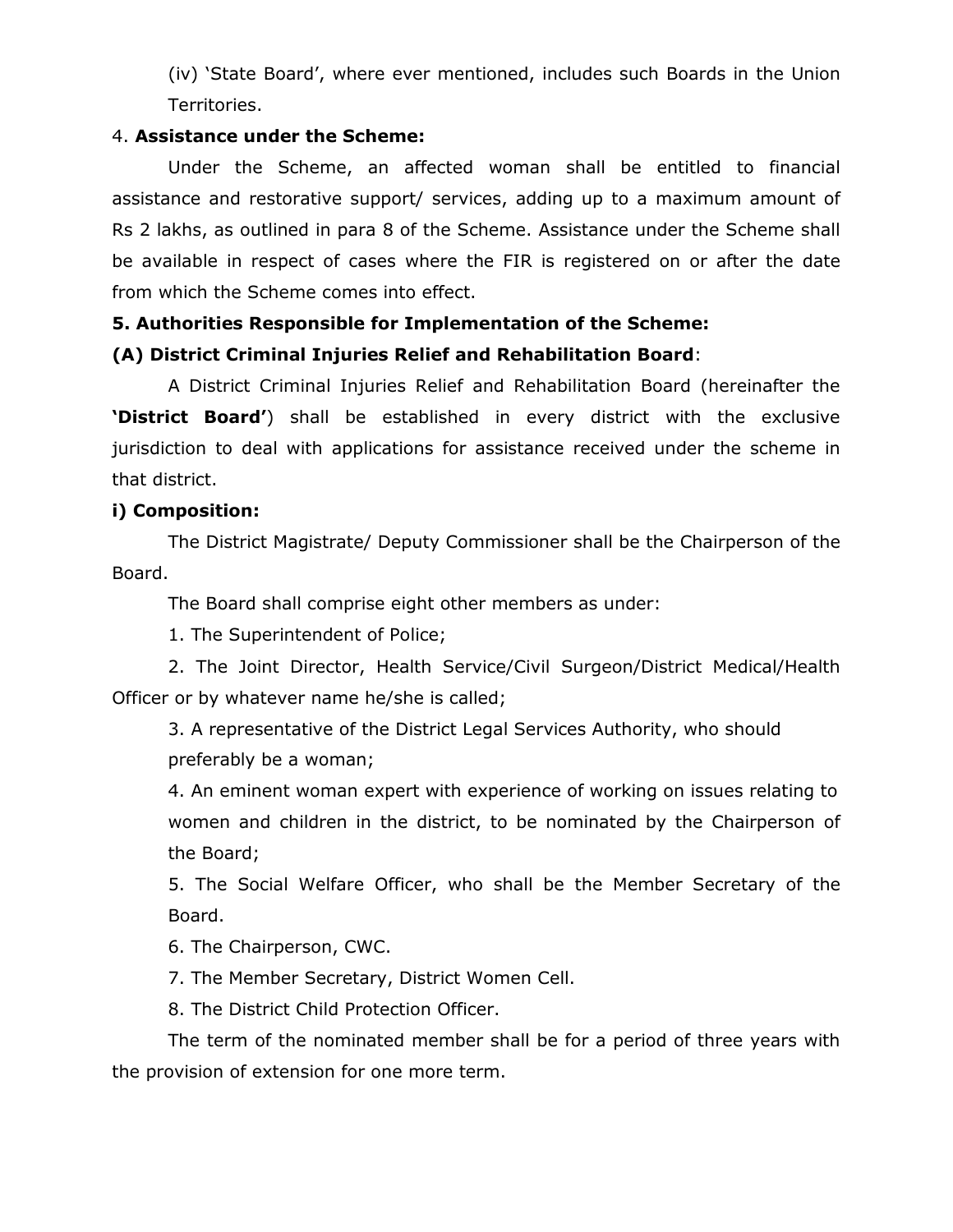#### **ii) Powers of the District Board:**

(a) The Board shall decide the claims made under the Scheme and provide financial assistance as well as order such other support services as may be essential for recovery from physical harm, emotional trauma and protection of the affected person.

(b) The Board shall have the powers of summoning and recording of evidence for carrying out its functions.

#### **iii) Functions of the District Board:**

The District Board shall perform the following functions:

a) Consider the claims and provide financial assistance and support services, as the case may be, in accordance with the procedure prescribed under this scheme;

b) Arrange for psychological, medical and legal assistance to the affected woman;

c) Arrange for counseling support to the affected woman, including counseling of the spouse in case the affected woman is married;

d) Arrange shelter for the affected woman for such period as may be required;

e) Arrange for education or vocational/ professional training, as the case may be, for the affected woman under the ongoing schemes/programmes should she require such a support for rehabilitation;

f) Review the progress of investigation on a periodic basis;

g) Recommend change of investigating officers in cases where a request is made by the affected woman;

h) Issue directions to the appropriate authorities to provide protection to the affected woman, wherever deemed necessary;

i) Ensure, as far as possible, that the identity of the affected woman is protected from public disclosure during the course of referral to and accessing support services, education and vocational/professional training, as the case may be;

j) Review and monitor the progress made on its decisions;

k) Perform such other function as may be considered necessary by the Board or as directed by the State/National Board.

#### **(B) State Criminal Injuries Relief and Rehabilitation Board:**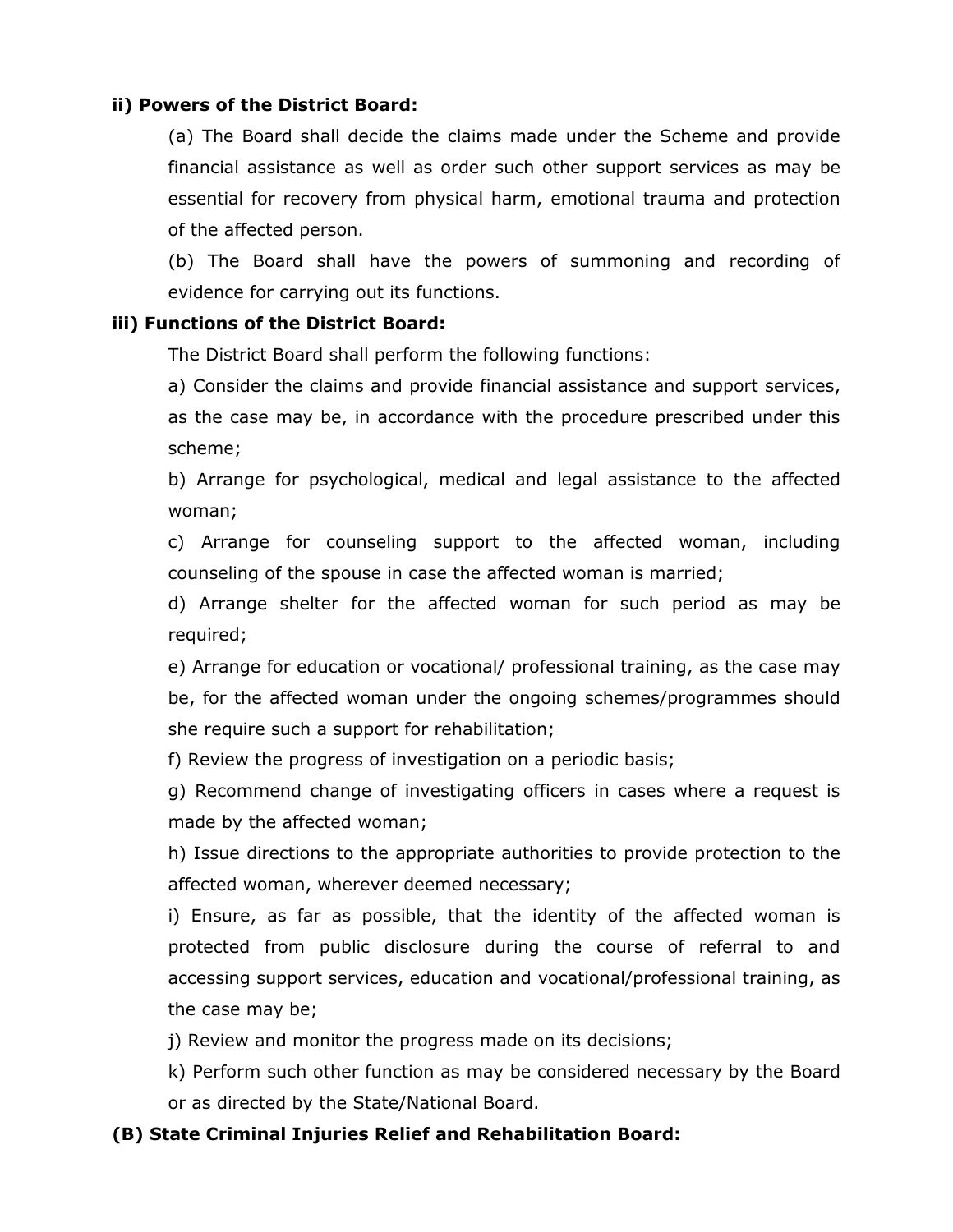A State Criminal Injuries Relief and Rehabilitation Board (hereinafter the **'State Board'**) shall be constituted in every State/UT, which shall have the primary responsibility of coordinating and monitoring the functions of the District Boards in the respective State.

## **(i) Composition:**

The Principal Secretary/ Secretary, Department of Women and Child Development or Social Welfare Department shall be the Chairperson of the State/UT Board.

The State/UT Board shall comprise of seven other members as under:

1. A representative of the Department of Home;

2. A representative of the Department of Health.

3. An eminent medical practitioner from the Government Medical College, having experience in dealing with rape cases, to be nominated by the Department of Health;

4. A representative of the Department of Law;

5. A representative of the State Legal Services Authority, who should preferably be a woman;

6. Two eminent women with experience of working on issues relating to women and children in the State, to be nominated by the Chairperson of the Board;

7. Director, Department of Women and Child Development or Social Welfare Department, who shall be the Member Secretary of the Board

The term of the nominated members shall be for a period of three years with the provision of extension for one more term.

8. The Chairperson, Women Commission, who shall be the Member of the Board.

# **(ii) Functions of the State Board:**

The State Board shall undertake the following functions:

a) Coordinate and monitor the functioning of the District Boards in the State;

b) Inquire *suo moto,* or on a petition filed by an affected woman or any person on her behalf, into any complaint alleging rape, and refer the matter to the District Board.

c) Inquire into complaints regarding any issue connected with the scheme or its implementation;

d) Entertain appeals against the decision of the District Board with regard to:

• Rejection of an application filed under the Scheme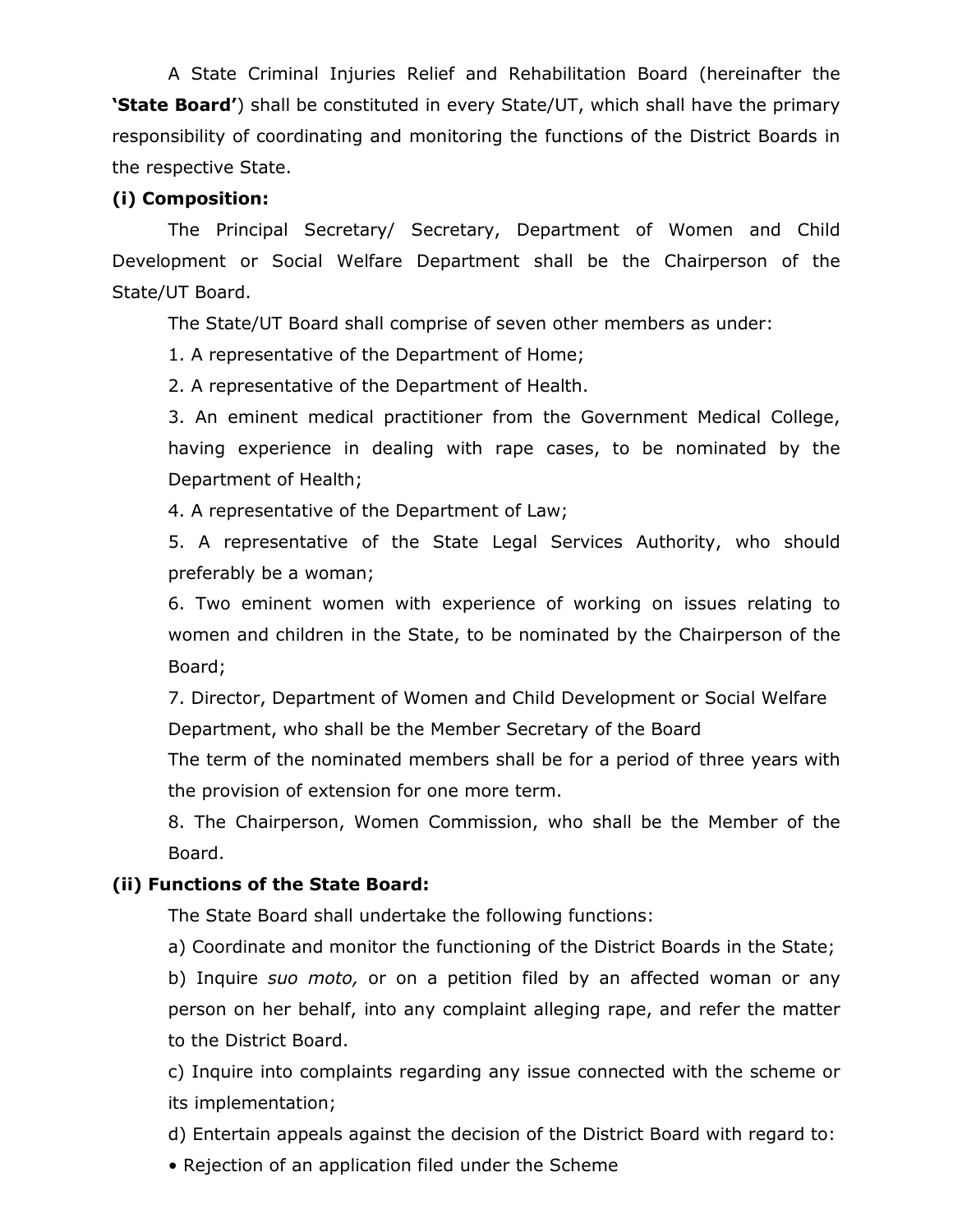• Delay in granting interim or final assistance

• Adequacy or otherwise of quantum of assistance provided in the form of support services

• Any other issue pertaining to the application filed by the affected woman, as may be deemed fit for consideration, by the State Board

e) Enhance the compensation amount up to 1 lakh, subject to a maximum limit of Rs 3 lakhs of total assistance, in special cases as outlined in para 11 of the Scheme, on receiving a reference from the District Board;

f) Disburse to the District Boards, the funds transferred by the Ministry of Women & Child Development as grant-in-aid to the State Government as well as any other amount supplemented by the State.

## **6. Procedure for Making Claims before the District Board**

## **(A) Who May Apply and By When:**

(i) An application for financial assistance and support services under the Scheme may be filed **within 60 days** from the date of recording of the FIR, by the

a) Affected woman or by any person/ organization/ department/ commission on her behalf, with the application duly signed by her;

b) Where the affected woman is:

• A minor, by her parent/guardian;

• Mentally ill within the meaning of the Mental Health Act or is mentally retarded, by the person with whom she normally resides or a duly authorized medical officer of the institution;

c) On the death of the affected woman, by her legal heir(s)

(ii) Where the application is filed after 60 days, the Board may condone such delay where it is satisfied with the reasons for the same.

## **(B) How to Apply:**

(iii) As soon as an incident of rape occurs, an FIR must be registered. Medical examination of the affected woman must also be completed as soon as possible;

(iv) The SHO of the concerned police station, through the SP/DCP, shall forward within 72 hours the copy of the FIR, the medical report and the preliminary Investigation Report by the IO to the District Board;

(v) The reports/documents forwarded by the SHO of the concerned police station shall be kept as record of the incident till such time as the affected woman approaches the District Board in accordance with clause (i) and (vi);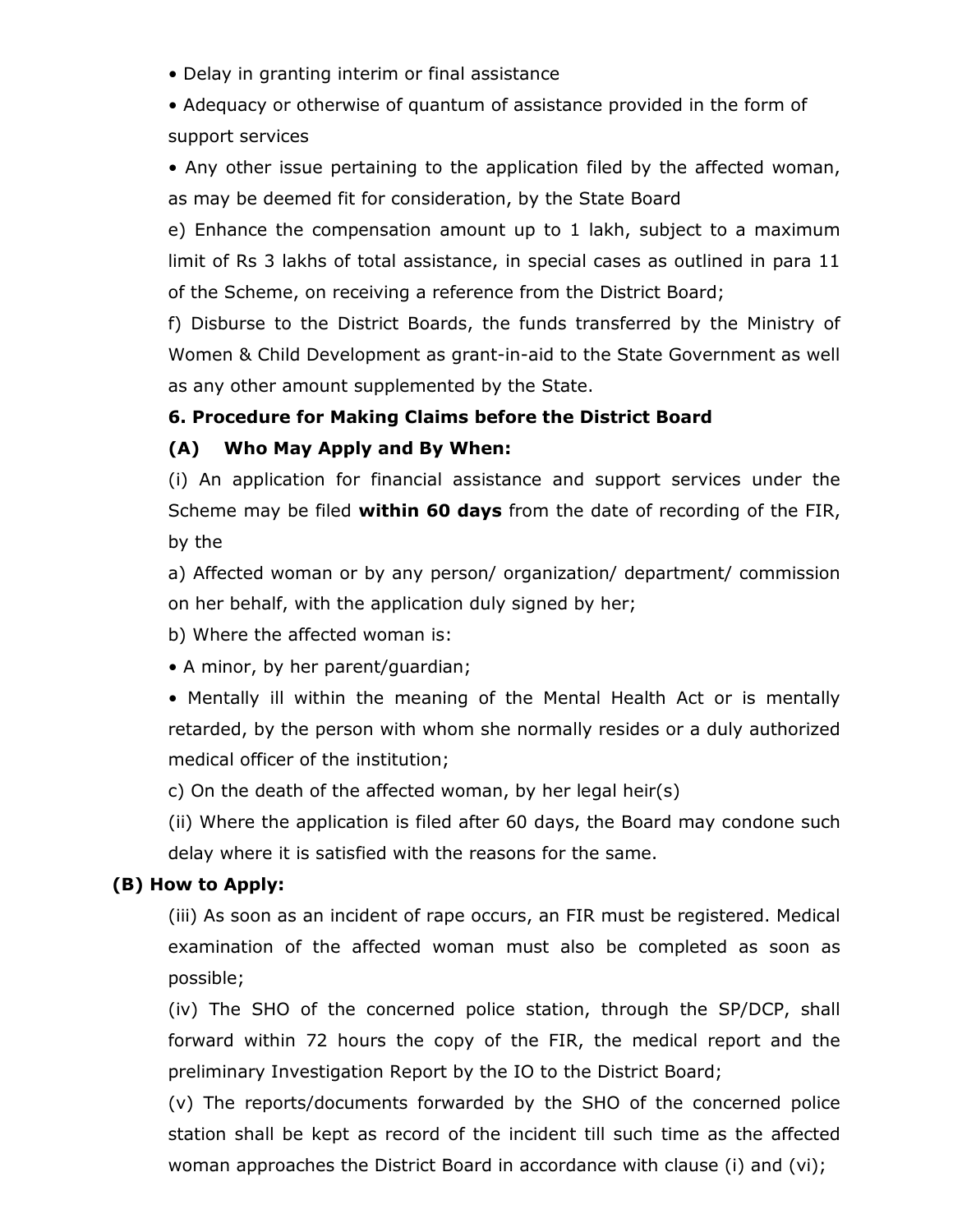(vi) The application shall be filed in accordance with clause (i), in the prescribed proforma as provided in **Annex – I.** In case of death of the affected woman, her legal heir shall file the application along with the Death Certificate;

(vii) Where the application is filed after 60 days of the recording of the FIR, the affected person or her legal heir, as the case may be, shall submit the application in the prescribed proforma at **Annex – II**, along with copies of the following documents:

- FIR registered with the police;
- Medical report;
- Death Certificate wherever applicable;

(viii) The District Board may call for the relevant documents from the appropriate authorities where the documents in the case(s) have not been received from the police as required under clause (iv), or in case the woman is not able to produce any or all of such documents at the time of filing the application as required under clause (vii), or for any other reason beyond her control;

#### **7. Procedure to be followed by the District Board:**

Since the objective of the Scheme is to meet the needs of restorative justice, the procedures to be followed in providing financial assistance and support services shall have to be simple, speedy and efficacious. This shall be the guiding principle for the District Board at all times, when considering applications under the Scheme.

a) Ordinarily, on receipt of application under para 6, and on being satisfied that a prima facie case is made out, the Board shall pass an order for **interim financial assistance and other support services**. However, in cases where the Board is of the considered view that examination of the applicant/affected woman and other parties is necessary, it may proceed to hear the case, record the evidence and pass a speaking order on admissibility or otherwise of the application, for grant of interim financial assistance and other support services.

b) No application shall be rejected without giving the applicant/affected woman an opportunity of being heard and without assigning the reason(s) in writing.

c) The applicant shall be notified in advance of the time and place of hearings before the Board;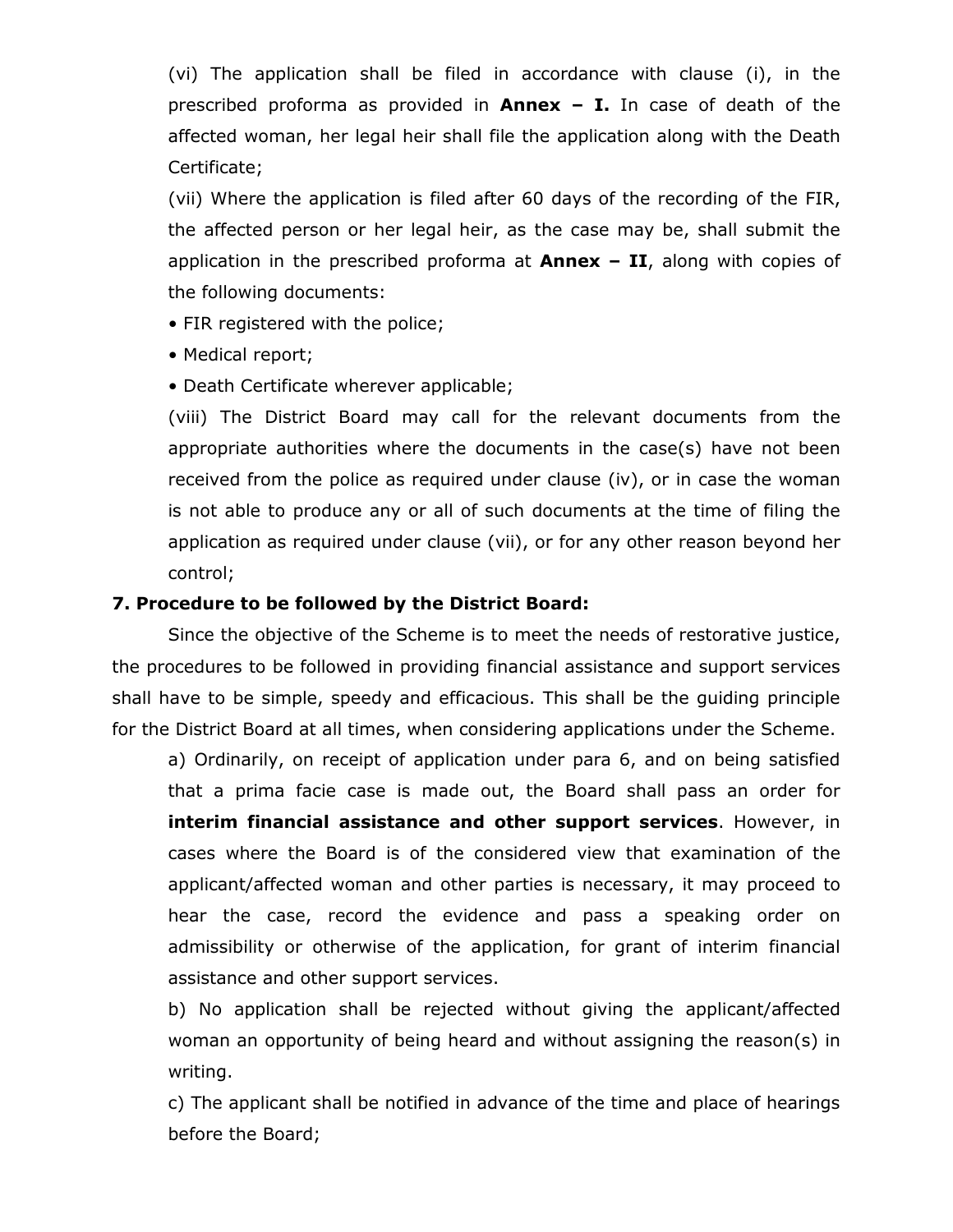d) The Board shall have the power to call for any records/documents and examine any person before coming to a final conclusion about the application;

e) The Board shall reach its decision on the basis of evidence made available to it;

f) The proceedings of the Board shall be *in camera* and the anonymity of the affected woman shall be maintained at all times and under all circumstances;

g) Not less than half of the members shall remain present to complete the quorum at any sitting.

h) The proceedings of the Board shall not be printed, published, telecast or posted in any public forum.

## **8. Assistance under the Scheme:**

## **(A) Interim Assistance:**

(a) After satisfying as per the procedure outlined in para 7 above that a prima facie case is made out, the District Board shall order interim financial assistance of **Rs.20,000/-** to the affected woman**,** as far as possible within fifteen (15) days, and in any case, not later than three (3) weeks from the date of receipt of the application;

(b) On assessment of needs of the affected woman and after giving due consideration to the physical injury and emotional trauma faced by her, the Board shall issue appropriate directions for providing necessary support services as detailed in para 5(A)(iii) of the Scheme, to the affected woman. In doing so, the facilities available under existing schemes of Central or State Government, may be utilized as far as possible.

(c) The Board may incur a maximum expenditure up to **Rs.50,000**/- towards provision of such support services.

## **(B) Final Assistance:**

(a) Within a period of one month from the date on which the affected woman gives her evidence in the criminal trial or within one year from the date of receipt of the application in cases where the recording of evidence has been unduly delayed for reasons beyond her control, whichever is earlier, the Board shall direct disbursal of the balance amount of Rs.1.30 lakhs as the final installment.

(b) In cases where the final assistance is awarded before the recording of the evidence of the affected woman in the criminal trial, the Board shall record the reasons in writing for doing so;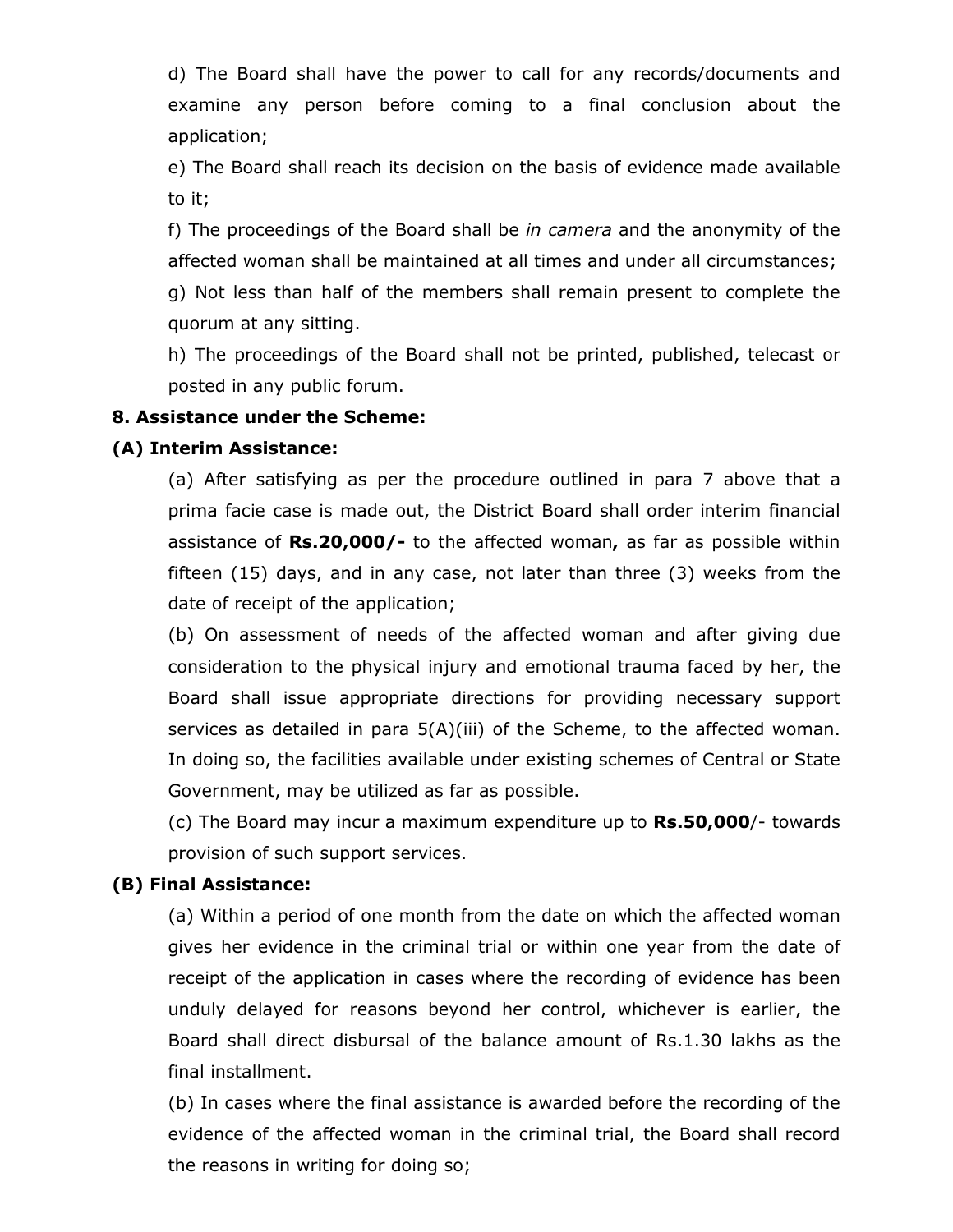(c) The financial assistance and other support services provided/ enabled by the Board shall together not exceed Rs 2 lakhs except for cases specified under Clause 11 in which the relief has been enhanced, subject to a maximum of Rs.3 lakhs.

#### **(C) Assistance in case of Death of Affected Woman:**

Where death results as a consequence of rape, the Board after satisfying itself that the claim is made in good faith, shall, for the benefit of her legal heirs, including her minor children order assistance of:

(a) Rs 1 lakh if the affected woman was a non-earning member of the family,

(b) Rs 2 lakhs, in case the affected woman was an earning member of the family

#### **9. Manner of Payment of the Amount of Assistance:**

On the order of the Board, the interim or final financial assistance shall be immediately remitted into the bank account provided in the application. As far as practicable, the amount may be transferred electronically, so as to provide efficacious and immediate assistance to the affected woman; In cases where the person affected is a minor girl, the amount shall be remitted to the bank account of her parent or guardian after the Board is satisfied about the proper utilization of funds, in the best interest of and for the welfare of the minor girl.

# **10. Principles Governing the Determination of Assistance to the Affected Woman:**

(i) While determining the financial assistance and support services to be provided based on the restorative needs of the affected woman, the District Board shall be guided by the following factors:

(a) Type and severity of the bodily injury suffered by the affected woman and expenditure incurred or likely to be incurred on her medical treatment and psychological counseling.

(b) Expenditure consequential on pregnancy, if resulting from rape including expenses connected with abortion, if resorted to.

(c) Age and financial condition of the affected woman so as to determine her need for education or professional or vocational training, as the case may be.

(d) Non pecuniary loss entailing suffering, mental or emotional trauma or humiliation faced.

(e) Expenses incurred in connection with provision of any alternate accommodation in cases where the affected woman resides in a place other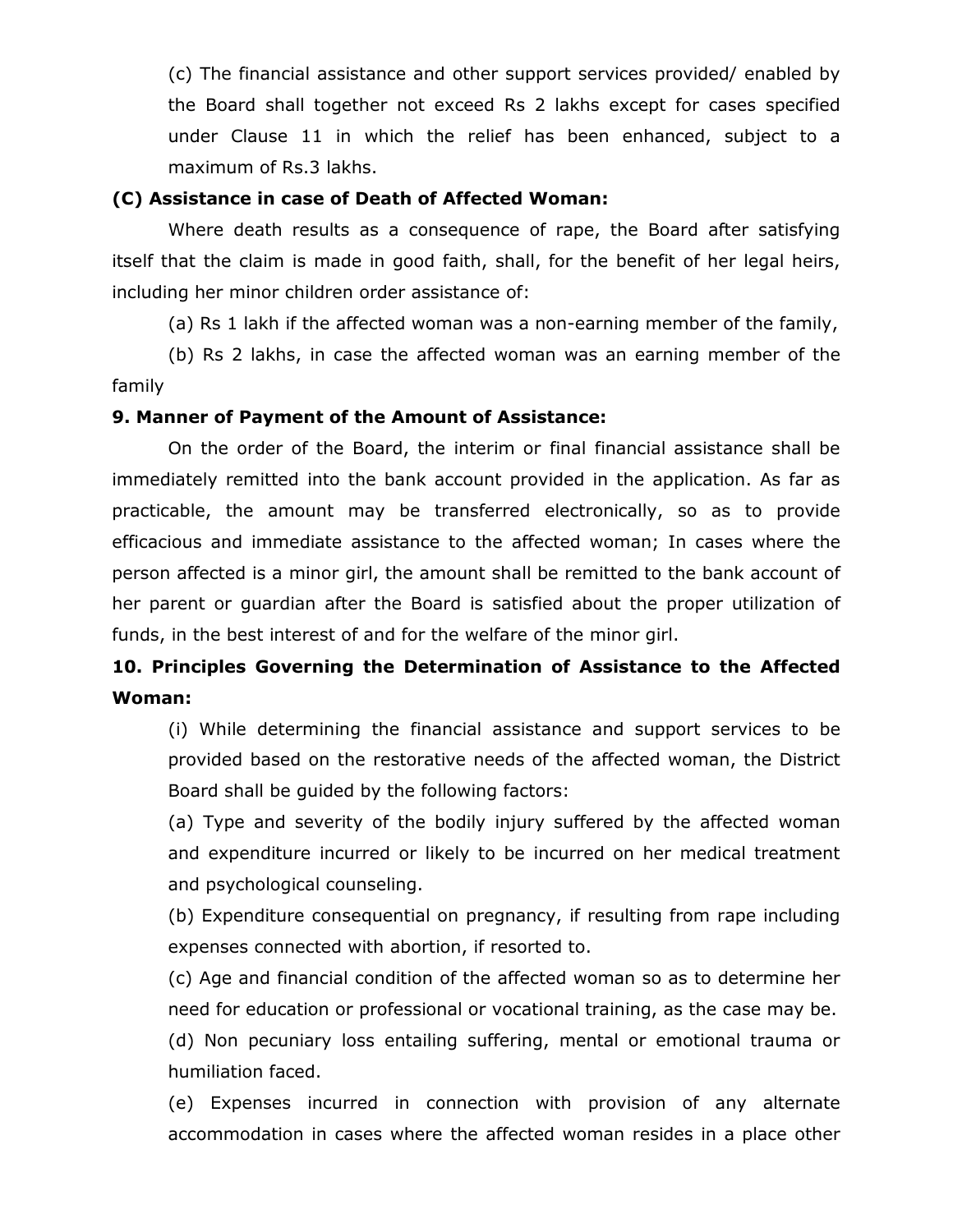than where the offence was committed and the FIR has been recorded/ criminal trial initiated.

(ii) The Board shall have due regard to the fact that the affected woman is a minor or is mentally challenged, and in such cases, may consider higher financial assistance and special support services in accordance with para 10 of the Scheme;

(iii) The Board shall as far as possible make use of the schemes and facilities provided by the State or Central Government, as well as seek the assistance of organizations funded fully or partly by the Government for providing the restorative measures under this Scheme.

## **11. Enhancement of Assistance in Special Cases:**

Keeping in view the particular vulnerabilities and special needs of affected women in certain cases and on a reference from the District Board, the State Board shall, in consultation with the District Board, have the power to provide for an additional assistance of up to Rs 1 lakh, subject to a maximum of **Rupees 3 lakhs**  where:

a) The affected woman is a minor girl requiring specialized treatment and care;

(b) The affected woman is mentally challenged or differently abled, requiring specialized treatment and care;

(c) The affected woman is infected with STD, including HIV/AIDS as a consequence of rape;

(d) The affected woman gets pregnant as a consequence of rape;

(e) Where severe medical problems are faced by the affected woman including both physical and mental;

(f) Any other ground as may be deemed fit by the Board;

## **12. Rejection of the claim made under the Scheme:**

(A) The Board may reject any application where it is of the considered opinion that:-

(i) The applicant failed to take, without delay, all reasonable steps to inform about the incident, to the police, or any other agency or person considered to be an appropriate authority for this purpose.

(ii) The applicant has failed to give all reasonable assistance to the Board in connection with the application;

(iii) Where the complaint regarding the incident/the FIR is made so late that it is difficult to verify the facts of the case;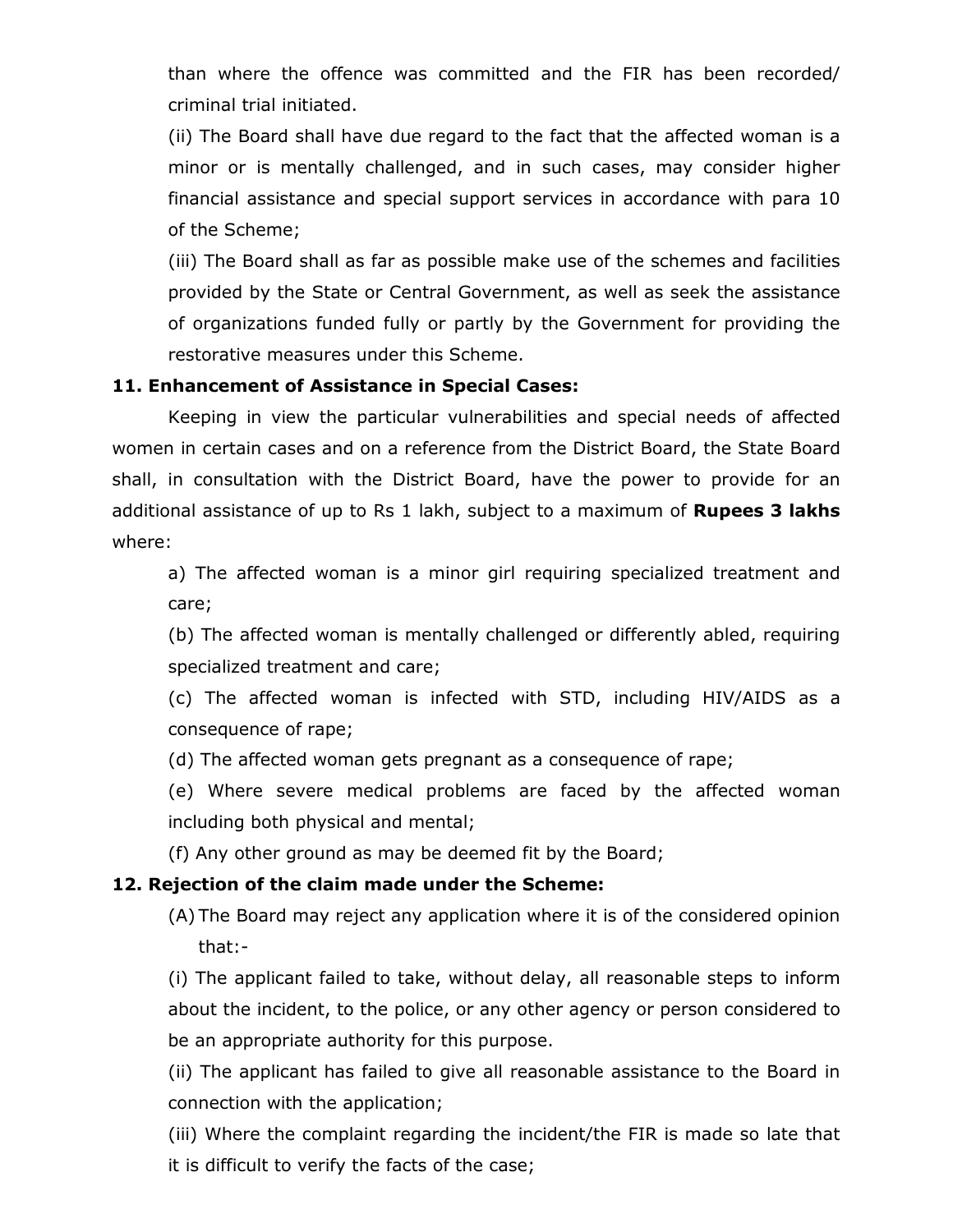(iv) Where the applicant, after having filed the criminal complaint, turns hostile during the trial and does not support the case of the prosecution;

(v) The case appears to be collusive in nature and is not based on verifiable facts;

(vi) The bonafides of the applicant are suspect, such as in a case involving solicitation, and not based on verifiable facts;

(vii) Where the case is of elopement of girls above 16 years of age and a case of rape is not made out. The Board shall not reject the application forthright, but may await outcome of trial, before disbursing any assistance;

(B) Rejection of the application on any of the grounds prescribed above shall not prevent an affected woman from seeking assistance from the Court(s) under Sections 357 and 357A of the CrPC.

#### **13. Redressal of Grievances:**

In the case of any grievance with regard to accessing support services provided under the Scheme, the affected woman may approach the District Board. Where the grievance is in relation to the conduct of the District or the State Board in dealing with the application for assistance under the Scheme, the affected woman or her legal heir may approach the State or the National Board, as the case may be.

#### **14. Monitoring and Evaluation:**

Quarterly reports on implementation of the Scheme along with expenditure statement shall be sent by the District Boards to the State Boards. The State Boards shall send a consolidated quarterly report to the National Board. The Ministry of Women and Child Development may undertake periodic impact assessment of the scheme through appropriate institutions/organizations affiliated to it or through reputed private organizations with expertise in monitoring and evaluation of social sector schemes. Due regard shall be paid to the need to ensure the anonymity of any affected woman who has sought assistance under the Scheme in the course of conducting such periodic assessment.

#### **15. Accounts and Audit:**

The Central, State and the District Boards shall maintain proper accounts and other relevant records and prepare an annual statement of accounts including the income and expenditure account and the balance-sheet. These Accounts will be audited by the C&AG of India.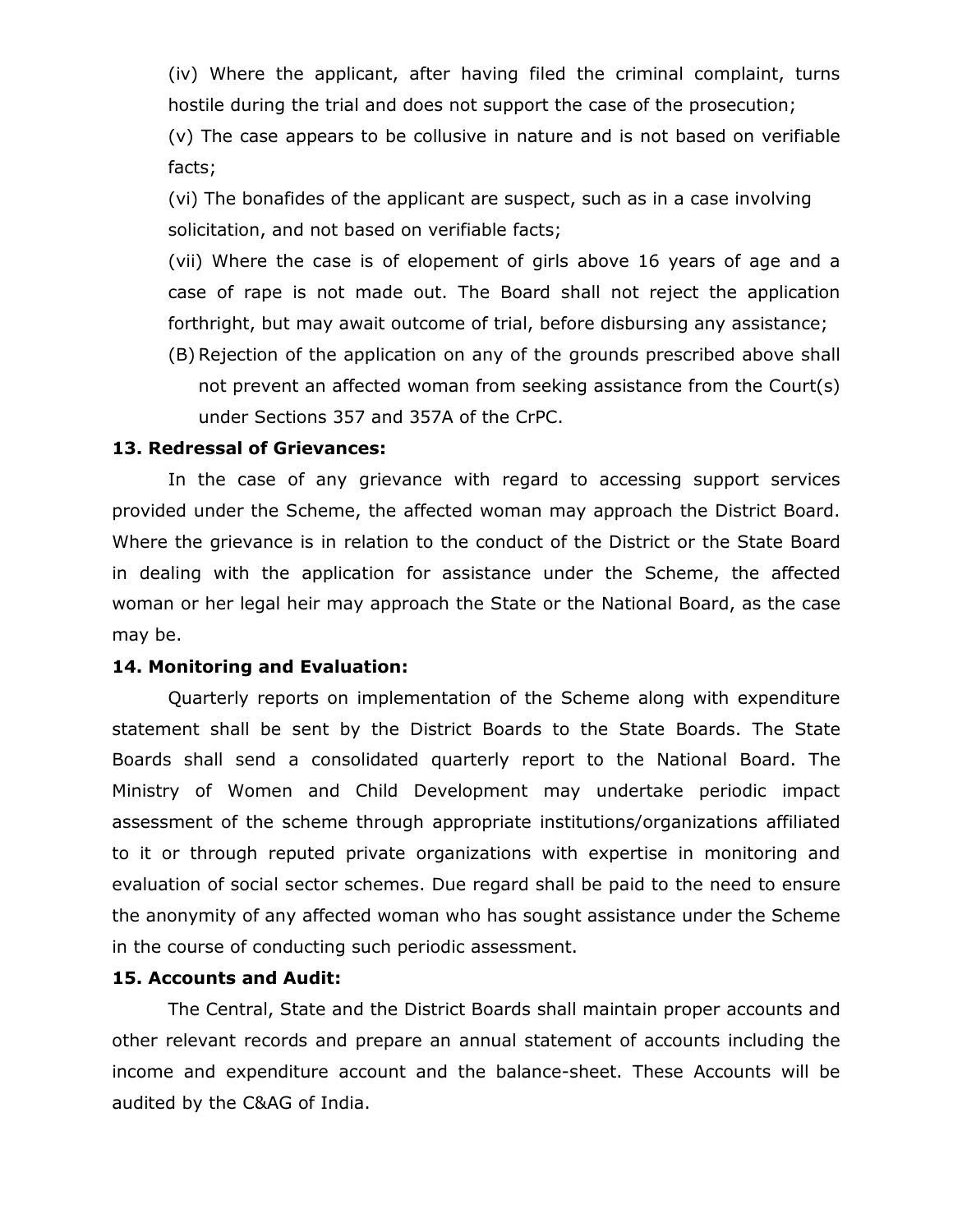## **PROFORMA [UNDER PARA 6(i), Clauses (a) & (b)]**

*[Where the Application is filed within 60 Days]*  (Before filling the proforma, the provisions under the Scheme, particularly under paras 6 and 8 must be carefully read)

- 1. Name of the affected woman:
- 2. Age of the affected woman:
- 3. Name of the parents: (a) Father:

(b) Mother:

- 4. Address:
- 5. Date and time of the incident:
- 6. Place of the incident:
- 7. Name and details of the Applicant:
- (if the application is made on behalf or on death of the affected woman)
- 8. Relationship with the Affected woman (Legal Heir or Any Other, Specify):
- 9. Whether FIR has been lodged? :
- If 'No' give reasons thereof.
- 10. Whether medical examination has been done? :
- 11. Enclose death certificate (where application is being filed by legal heir):
- 12. Details of Bank Account:

Date: Date: Date Signature of the applicant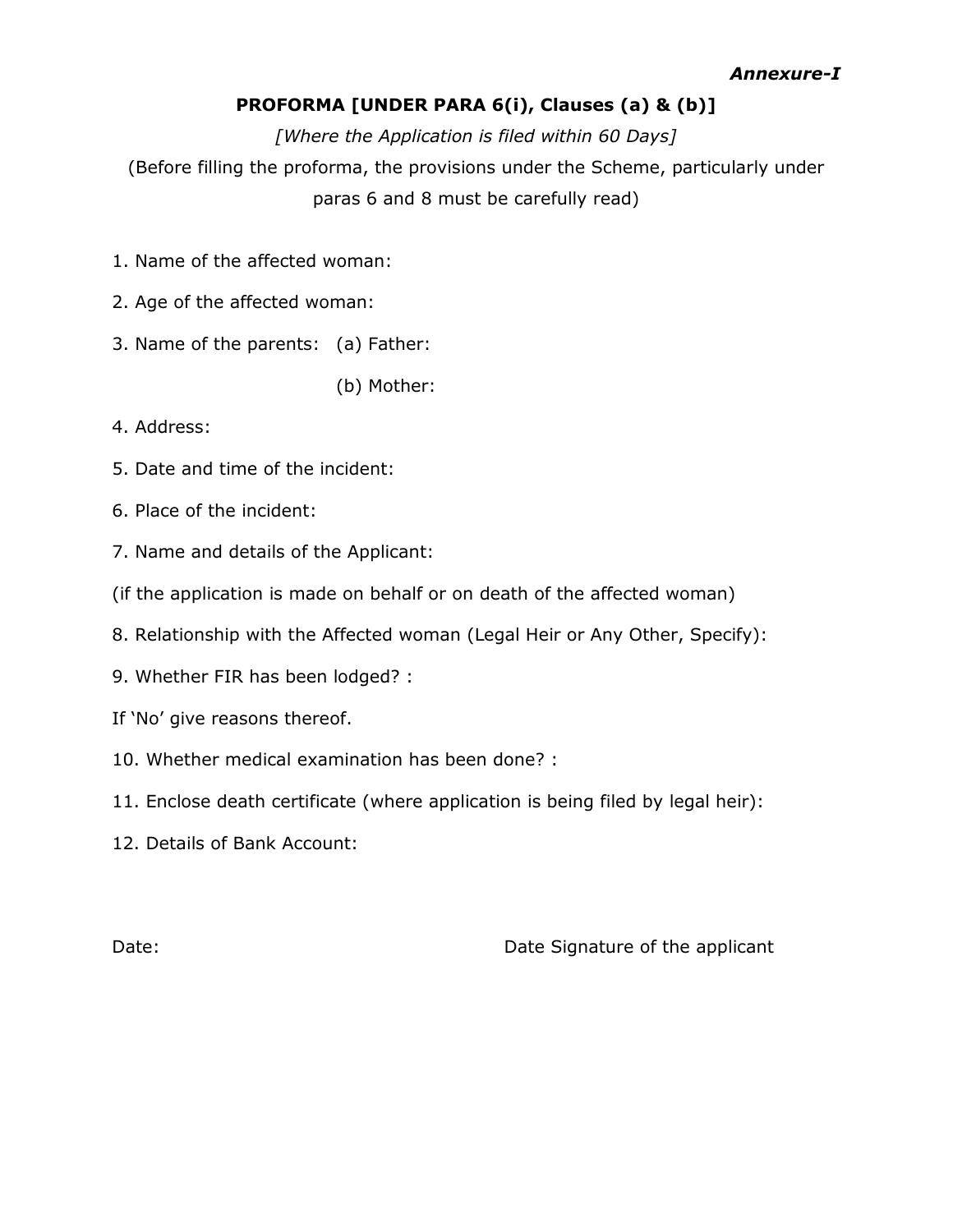## **PROFORMA [UNDER PARA 6(i), Clauses (c)]**

*[Where the Application is filed after 60 Days]*  (Before filling the proforma, the provisions under the Scheme, particularly under paras 6 and 8 must be carefully read)

- 1. Name of the affected woman:
- 2. Age of the affected woman:
- 3. Name of the parents: (a) Father:

(b) Mother:

- 4. Address:
- 5. Date and time of the incident:
- 6. Place of the incident:
- 7. Name and details of the Applicant:
- (if the application is made on behalf of or on death of the affected woman)
- 8. Relationship with the Affected woman (Legal Heir or Any other, Specify):
- 9. Whether FIR has been lodged? :
- If 'Yes', enclose a copy of the FIR.
- If 'No' give reasons thereof.
- 10. Whether medical examination has been done? : If yes, enclose medical report
- 11. Enclose death certificate (where application is being filed by legal heir).
- 12. Reasons for delay in filing application under the Scheme:
- 13. Details of Bank Account:

Date : Date Signature of the applicant